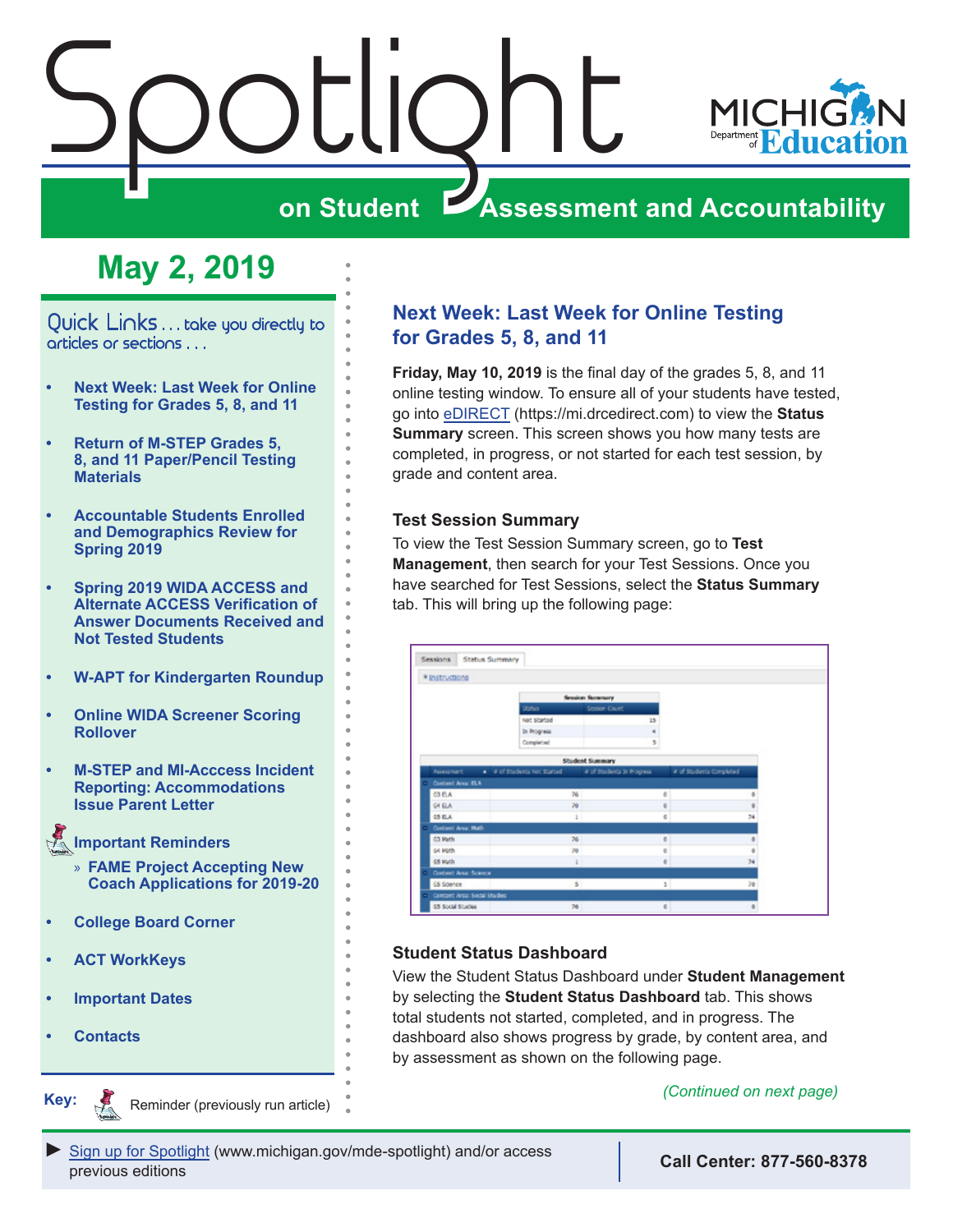<span id="page-1-0"></span>

The data in the Student Status Dashboard can also be exported to a CSV file.

**Important Reminder:** Only test sessions that students were assigned to are included; if a student was pre-identified to test, or is otherwise expected to test for accountability, but is NOT assigned any test sessions, they will not appear on these reports.

If you have students who were unable to test because of illness or absence, be sure to submit a reason why the student did not test on the **Answer Documents and Not Tested Students** page in the Office of Assessment and Accountability (OEAA) Secure Site. This page will open in June and can be accessed by selecting **Student Assessments** → **Accountable Students & Test Verification** → **Answer Documents Received and Not Tested Students**. Do not submit an Incident Report.

#### **Clearing the Testing Site Manager (TSM)**

Schools with online testers should remind their Technology Coordinator to clear the TSM(s) after all testing has been completed on **Friday, May 10, 2019**. (This does not apply to COS Service Devices, which do not use response caching this year.) This will ensure all responses are sent to DRC for scoring. See pages 106-108 of the [Technology User Guide,](https://mi.drcedirect.com/Documents/Unsecure/Doc.aspx?id=27830d03-3cb2-459f-8843-40dd48d81b1a) available on [eDIRECT](https://mi.drcedirect.com) (https://mi.drcedirect.com) under **All Applications** → **General Information** → **Documents**, for information on viewing and sending unsent responses.

Central Office does not support response caching this year, but sites using Central Office may also have installed a TSM for response caching, so be sure to check for that. **Note:** On Tuesday, **May 14, 2019 at 4:00 PM**, all "In Progress" M-STEP tests will be marked "Complete," so please make sure that all responses have been sent by Monday morning.

Refer to the articles in the [April 25 Spotlight](https://www.michigan.gov/documents/mde/Spotlight_4-25-19_653469_7.pdf) for details on the end of the testing window and completing paper/pencil testing.

### **Return of M-STEP Grades 5, 8, and 11 Paper/Pencil Testing Materials**

Paper/pencil testing dates did **not** change with the test window extension. All materials for grades 5, 8, and 11 should have been returned by May 1, 2019. If you did not return your materials in time for the shipment deadline, paper/pencil testing materials must still be returned. Materials shipped between May 2-8 will still be scored but may be charged the \$250 late fee.

| <b>Materials Return Dates</b> |                                                                                               |                                                        |                                                                                                |                                                      |
|-------------------------------|-----------------------------------------------------------------------------------------------|--------------------------------------------------------|------------------------------------------------------------------------------------------------|------------------------------------------------------|
| <b>Grades</b>                 | Final date to ship without<br>penalty and for inclusion<br>in answer document<br>verification | <b>Shipping dates</b><br>with \$250 late<br>fee charge | <b>Shipping dates with</b><br>\$250 late fee and \$25<br>processing fee per<br>answer document | Dates after which<br>materials will NOT<br>be scored |
| 5, 8, and 11                  | May 1, 2019                                                                                   | May 2-8, 2019                                          | May 9-15, 2019                                                                                 | May 16, 2019                                         |
| 3, 4, 6, and 7                | May 22, 2019                                                                                  | May 23-29, 2019                                        | May 30-June 5, 2019                                                                            | June 6, 2019                                         |

*(Continued on next page)*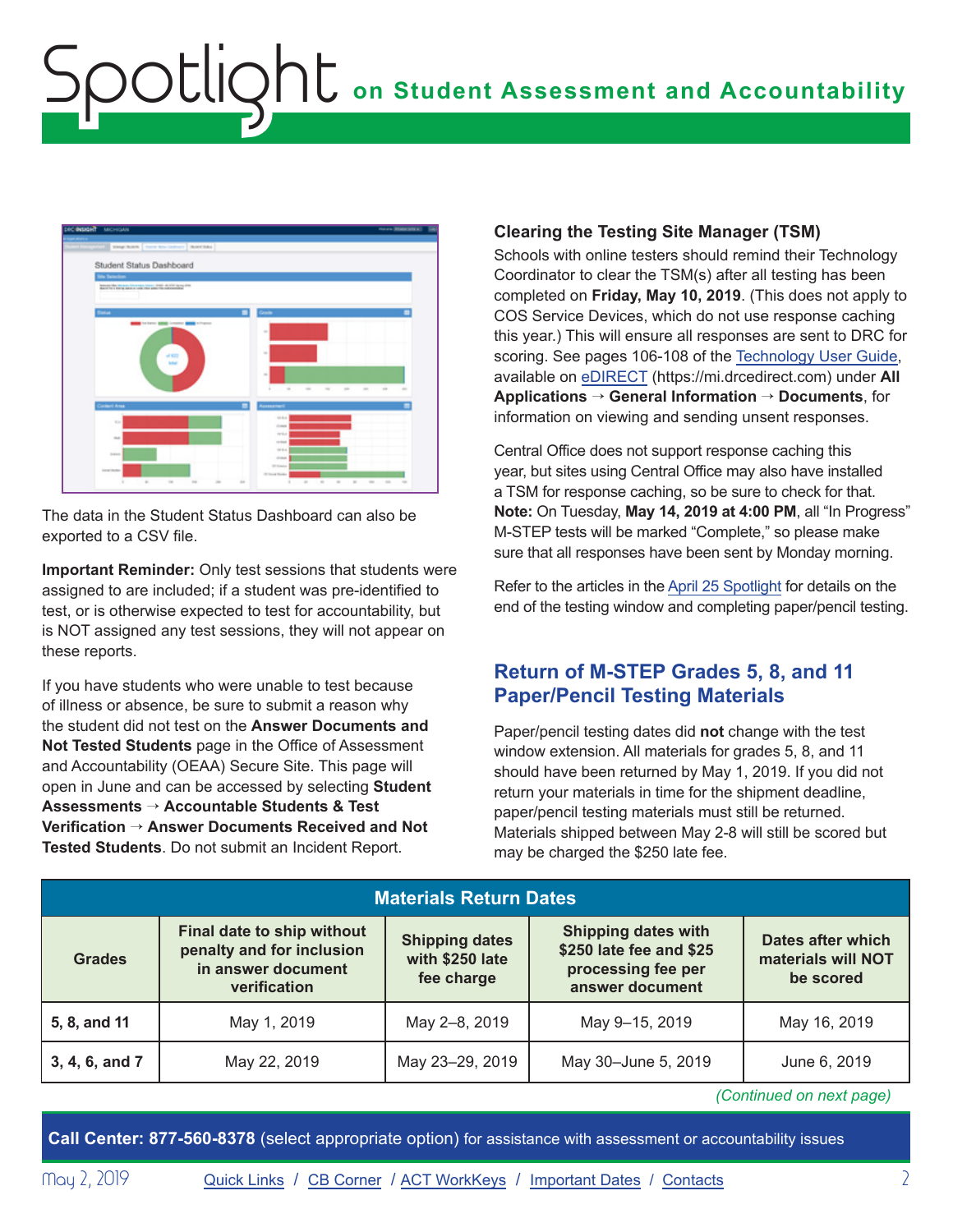<span id="page-2-0"></span>For detailed instructions on returning materials, see pages 55-61 of the [M-STEP Test Administration Manual](https://www.michigan.gov/documents/mde/M-STEP_Test_Administration_Manual_630729_7.pdf) on the [M-STEP web page](www.michigan.gov/mstep) (www.michigan.gov/mstep).

## **Accountable Students Enrolled and Demographics Review for Spring 2019**

On **May 6, 2019 at 8:00 AM**, the Accountable Students Enrolled and Demographics page on the Office of Educational Assessment and Accountability (OEAA) Secure Site will open for districts and schools to view both the Spring 2019 (WIDA ACCESS & Alternate ACCESS for ELLs) and the Spring 2019 test periods. This screen allows districts and schools to view and verify student enrollment and demographic data that has been reported in the Michigan Student Data System (MSDS) and will be used for assessment and accountability reporting.

There are **separate lists** of enrolled students for each test period, each based on a different enrollment date and the grouping of students.

**Spring 2019 WIDA** (ACCESS & Alternate ACCESS for ELLs) – Enrollment on March 22, 2019

- Only student information submitted in MSDS with an "as of date" on or before **March 22** and submitted by **5:00 PM on May 23, 2019** will be used for assessment and accountability reporting.
- This list will include only English learner (EL) students in grades K-12 who were expected to take the WIDA ACCESS or WIDA Alternate ACCESS for ELLs.
- Students who were enrolled up through March 22 should be listed; if they are not, an enrollment record or an English learner status must be submitted in MSDS.
- Students who exited the school prior to March 22 should not be listed; if they are, then an exit record must be submitted in MSDS.

• Student demographics should reflect a student's status on March 22; if incorrect, a record must be submitted in MSDS.

Make sure to review the [Accountable Students](https://www.michigan.gov/documents/mde/Accountable_Students_Enrolled_and_Demographics_621314_7.pdf)  [Enrolled and Demographic](https://www.michigan.gov/documents/mde/Accountable_Students_Enrolled_and_Demographics_621314_7.pdf) directions for information on which demographics can and cannot be changed during the school year. The directions can be found on the [Secure Site Training web page](http://www.michigan.gov/securesitetraining) (www.michigan. gov/securesitetraining) under **Accountable Students & Test Verification**.

**Spring 2019 State Assessments** – Enrollment on May 31, 2019

- Only student information submitted in MSDS with an "as of date" on or before **May 31** and submitted by **5:00 PM on June 17, 2019** will used for assessment and accountability reporting.
- This list will include all students in grades 3-8 and 11 and some required grade 12 students who were expected to take the M-STEP, MI-Access, SAT, or PSAT 8/9 (for grade 8).
- Students who will be enrolled through May 31 should be listed; if they are not, an enrollment record must be submitted in MSDS.
- Students who have exited up through May 31 should not be listed; if they are, then an exit record must be submitted in MSDS.
- Student demographics should reflect a student's status on May 31; if incorrect, a record must be submitted in MSDS.

Make sure to review the [Accountable Students](https://www.michigan.gov/documents/mde/Accountable_Students_Enrolled_and_Demographics_621314_7.pdf)  [Enrolled and Demographic](https://www.michigan.gov/documents/mde/Accountable_Students_Enrolled_and_Demographics_621314_7.pdf) directions for information on which demographics can and cannot be changed during the school year. The directions can be found on the [Secure Site Training web page](http://www.michigan.gov/securesitetraining) (www.michigan. gov/securesitetraining) under **Accountable Students & Test Verification**.

#### *(Continued on next page)*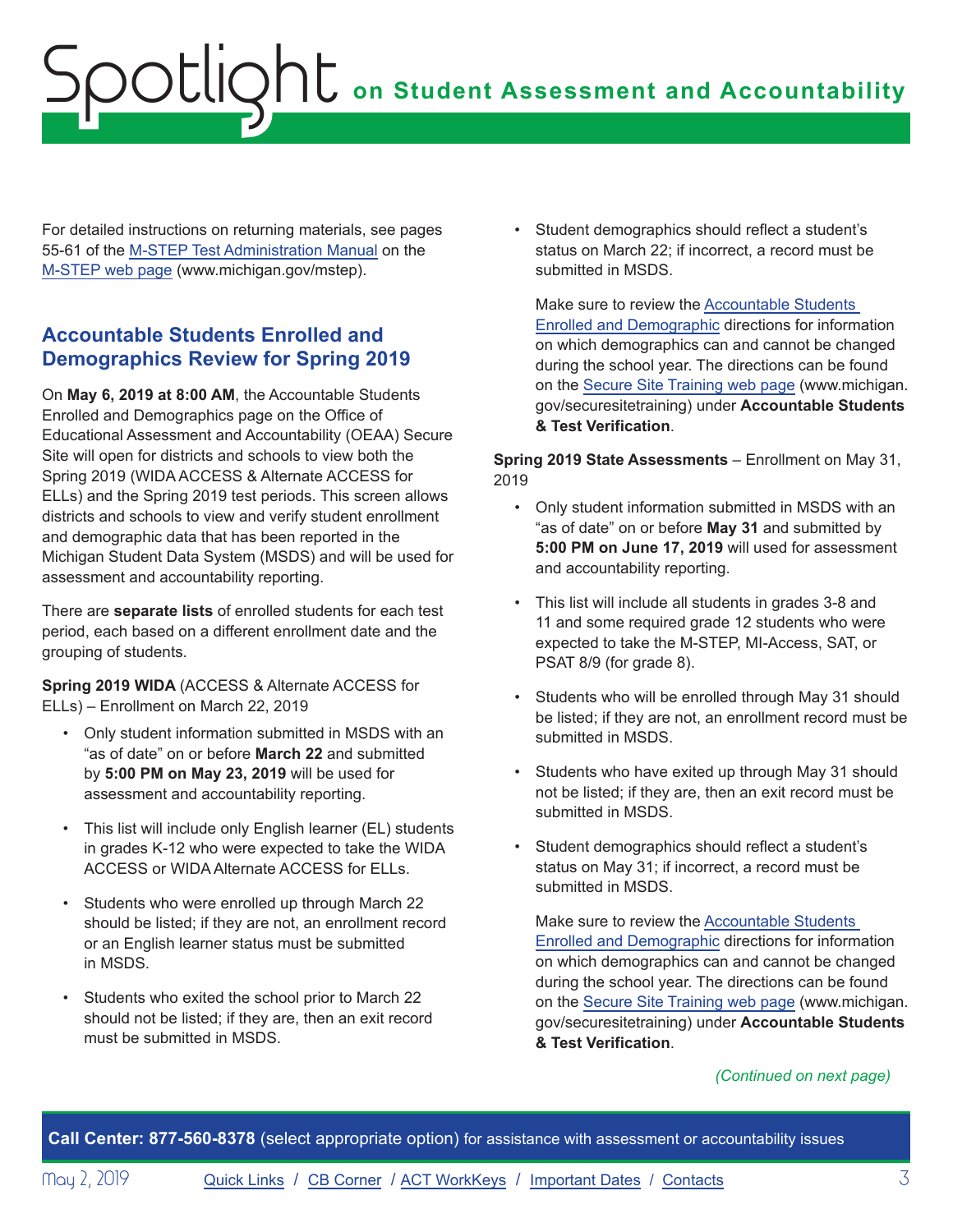<span id="page-3-0"></span>• Since May 31 is a future date, the list will have to be reviewed and updated as needed to ensure that student enrollment and demographics are correct as of May 31.

The Accountable Students Enrolled and Demographic pages will be updated daily at approximately 11:00 AM and 7:00 PM, as Student Record Maintenance (SRM) records are submitted and certified in MSDS with an "as of date" on or before the dates listed.

You will need to work with your district MSDS person to make any updates in MSDS. It is also very **important** they are made aware of the "as of dates" and deadlines. If you are not sure who your district MSDS person is, you can look up the name and contact information on the District and School Contact page of the Secure Site. [District and](https://www.michigan.gov/documents/mde/District_and_School_Contacts_Directions_jl_538104_7.pdf)  [School Contacts](https://www.michigan.gov/documents/mde/District_and_School_Contacts_Directions_jl_538104_7.pdf) directions can be found on the [Secure Site](http://www.michigan.gov/securesitetraining)  [Training web page](http://www.michigan.gov/securesitetraining) (www.michigan.gov/securesitetraining) under **Miscellaneous Secure Site Functions**. .

**Reminder:** ACT WorkKeys is currently not included in accountability calculations for grade 11 students. PSAT 8/9 for grade 9, and PSAT 10 are also not currently included in accountability calculations; therefore, grade 9 and 10 students will not be listed.

## **Spring 2019 WIDA ACCESS and Alternate ACCESS Verification of Answer Documents Received and Not Tested Students**

The Spring 2019 WIDA Verification of Answer Documents Received and Not Tested Students review periods will open on **May 17, 2019 at 8:00 AM** on the Office of Assessment and Accountability (OEAA) Secure Site. During this time, schools will be able to submit answer document issues (including missing tests) and reasons a student did not test in one or more content areas for Spring 2019 WIDA, through **5:00 PM, May 23, 2019**. The Not Tested reasons will be reviewed for a possible accountability exemption and will also be used for required federal reporting. This is the only opportunity to review and report answer document issues to ensure accurate reporting of student scores.

In anticipation of the upcoming review deadlines, we have provided some tips that can help you prepare for the tasks associated with these functions:

1. **Make note of English Learner (EL) students who were not tested on the Spring 2019 WIDA.** Having a local list of untested students will help to determine when a student's test is missing from the Answer Documents Received report on the OEAA Secure Site (once available), versus a student who was simply not tested. Asking teachers to provide a list of students who did not test and the reason for not testing will make the process of verifying answer documents and submitting not tested reasons easier and quicker. All students who were identified as EL during the school year or were historically EL and not exited from EL in the 2017-2018 school year were expected to test on the Spring 2019 WIDA ACCESS or WIDA Alternate ACCESS.

Starting May 6, 2019, you can use the Accountable Students Enrolled and Demographics screen on the OEAA Secure Site to determine which English learner students were expected to take the WIDA ACCESS for ELLs or WIDA Alternate ACCESS for ELLs in your district or school. You can download the list and delete or add columns to help you track the information you will be collecting.

- 2. **Gather any necessary documentation for EL students who went untested on the Spring 2019 WIDA** (e.g., a signed doctor's note with start- and end-date of a medical condition). Submitted "not tested" reasons will be reviewed for the possibility of excluding the student(s) from participation rates.
- 3. **Make note of any EL student whose Spring 2019 WIDA test was flagged for Prohibitive Behavior or Non-Standard Accommodations.** Schools will have the opportunity during the Verification of Answer Documents in the Secure Site to review students with these flags and appeal the flag if it was set in error.

#### *(Continued on next page)*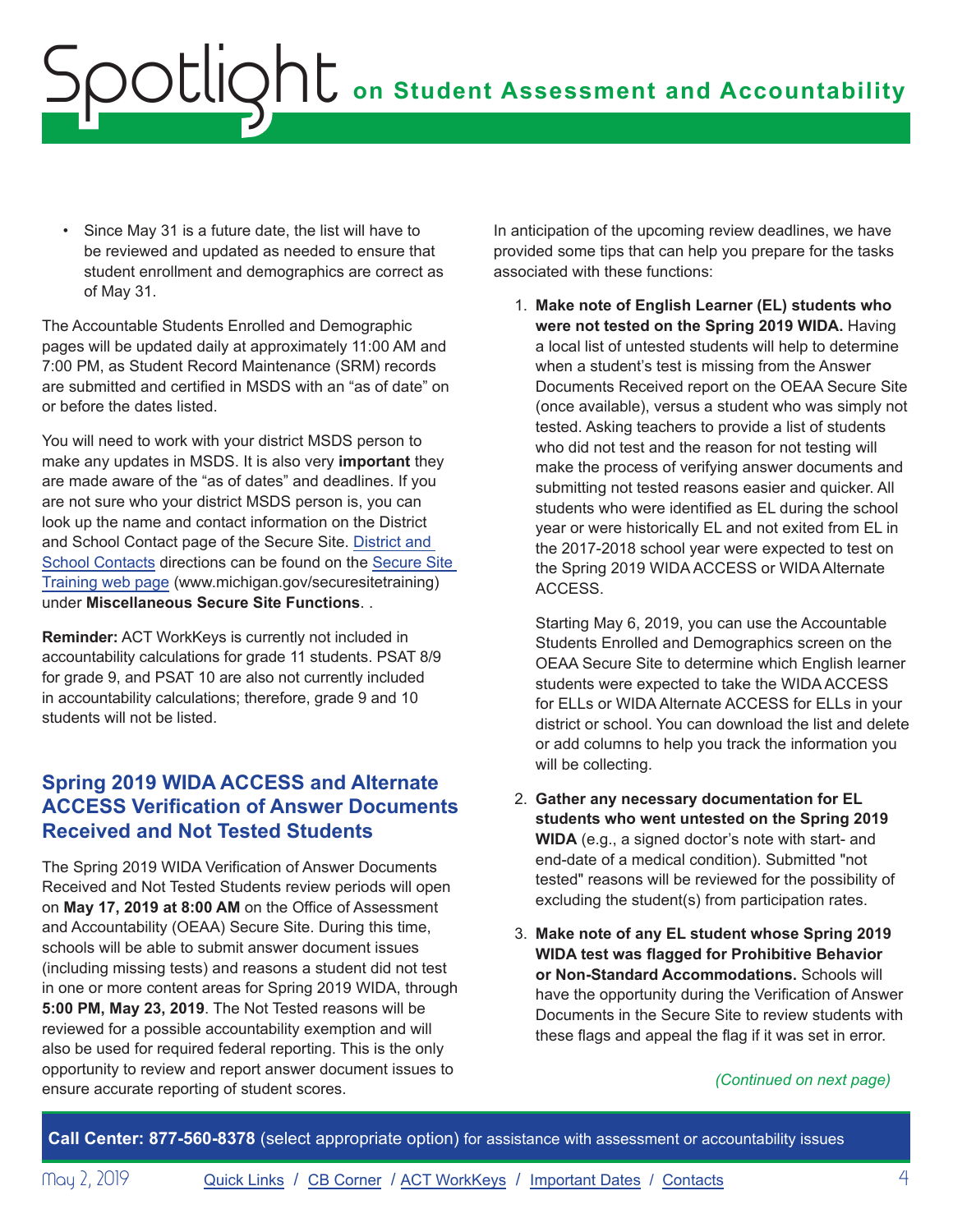<span id="page-4-0"></span>Directions for the [Accountable Students Enrolled and](https://www.michigan.gov/documents/mde/Accountable_Students_Enrolled_and_Demographics_621314_7.pdf)  [Demographics](https://www.michigan.gov/documents/mde/Accountable_Students_Enrolled_and_Demographics_621314_7.pdf) and [Answer Documents Received and](https://www.michigan.gov/documents/mde/Answer_Documents_Received_and_Not_Tested_Students_instructions_623116_7.pdf)  [Not Tested](https://www.michigan.gov/documents/mde/Answer_Documents_Received_and_Not_Tested_Students_instructions_623116_7.pdf) pages on the OEAA Secure Site including instructions on what to look for, explanations of the different screens, and how to resolve issues—are posted on the [Secure Site Training web page](http://www.michigan.gov/securesitetraining) (www.michigan.gov/ securesitetraining) under the **Accountable Students & Test Verification** section.

# **W-APT for Kindergarten Roundup**

Districts that may have students enrolling for Kindergarten roundup (students enrolling for the 2019/20 school year) between now and August 1, 2019 may screen students using the paper/pencil W-APT if a "yes" has been indicated for at least one of the two questions on the student's Home Language Survey. These students only need to take the Listening and Speaking domains of this assessment.

All screener scores should be entered into the OEAA Secure Site regardless of a student's eligibility for English learner (EL) services. This process helps to ensure students' testing records are retained across districts. Entering screener scores into the OEAA Secure Site does not identify a student as an EL.

To ensure that students who are eligible for EL services are entered into MSDS correctly, districts must wait to enroll students in MSDS until the 2019/20 school year is available. In mid-September, districts may begin submitting SRMs to enroll Kindergarten students or submit during the fall general collection.

To make determinations as to which students should and should not be considered EL, educators must refer to the Michigan Entrance and Exit Criteria on the [WIDA web page](www.michigan.gov/wida) (www.michigan.gov/wida). Under the **General Information** section, select [EL Entrance and Exit Protocol](https://www.michigan.gov/documents/mde/Entrance_and_Exit_Protocol_updated_May_2016_550634_7.pdf).

For help in entering students and scores into the Secure Site, visit the [Secure Site Training web page](http://www.michigan.gov/securesitetraining) (www. michigan.gov/securesitetraining) or call 877-560-8378 (Option 3).

## **Online WIDA Screener Scoring Rollover**

On **June 27, 2019**, educators will no longer be able to score WIDA Screener Writing and Speaking responses for the 2018/19 school year. On this date, a new test cycle will appear in WIDA AMS that educators must use in order to screen students for the 2019/20 school year. Educators will still be able to access score reports from previous years.

## **M-STEP and MI-Acccess Incident Reporting: Accommodations Issue Parent Letter**

The Michigan Department of Education (MDE) continues to receive incident reports indicating M-STEP and MI-Access tests have been given without required supports or accommodations. Accommodations Issue Letters to Parents have been developed by the MDE to address these incident reports. The letters, which are located on the **Incident Reports** page of the [Office of Educational](http://www.michigan.gov/oeaa-secure)  [Assessment and Accountability \(OEAA\) Secure Site](http://www.michigan.gov/oeaa-secure) (www. michigan.gov/oeaa-secure) must be sent to parents to select one of the options below, sign, and then return to the school.

The options available to resolve the incident are:

- 1. Let the test stand as delivered.
- 2. Request MDE to mark the test invalid.
- 3. Request the student re-take the test.

The MDE suggests that schools and districts take these simple steps to avoid the need to submit the incident report, contact and get parent permission, regenerate test tickets, and then provide time and space for retesting.

- 1. Be sure that all student Supports and Accommodations are assigned in eDIRECT **before**  printing test tickets and rosters, and **before** students begin testing.
- 2. Be sure that **Test Administrators** are aware of all Designated Supports and Accommodations students should receive in their test sessions.

*(Continued on next page)*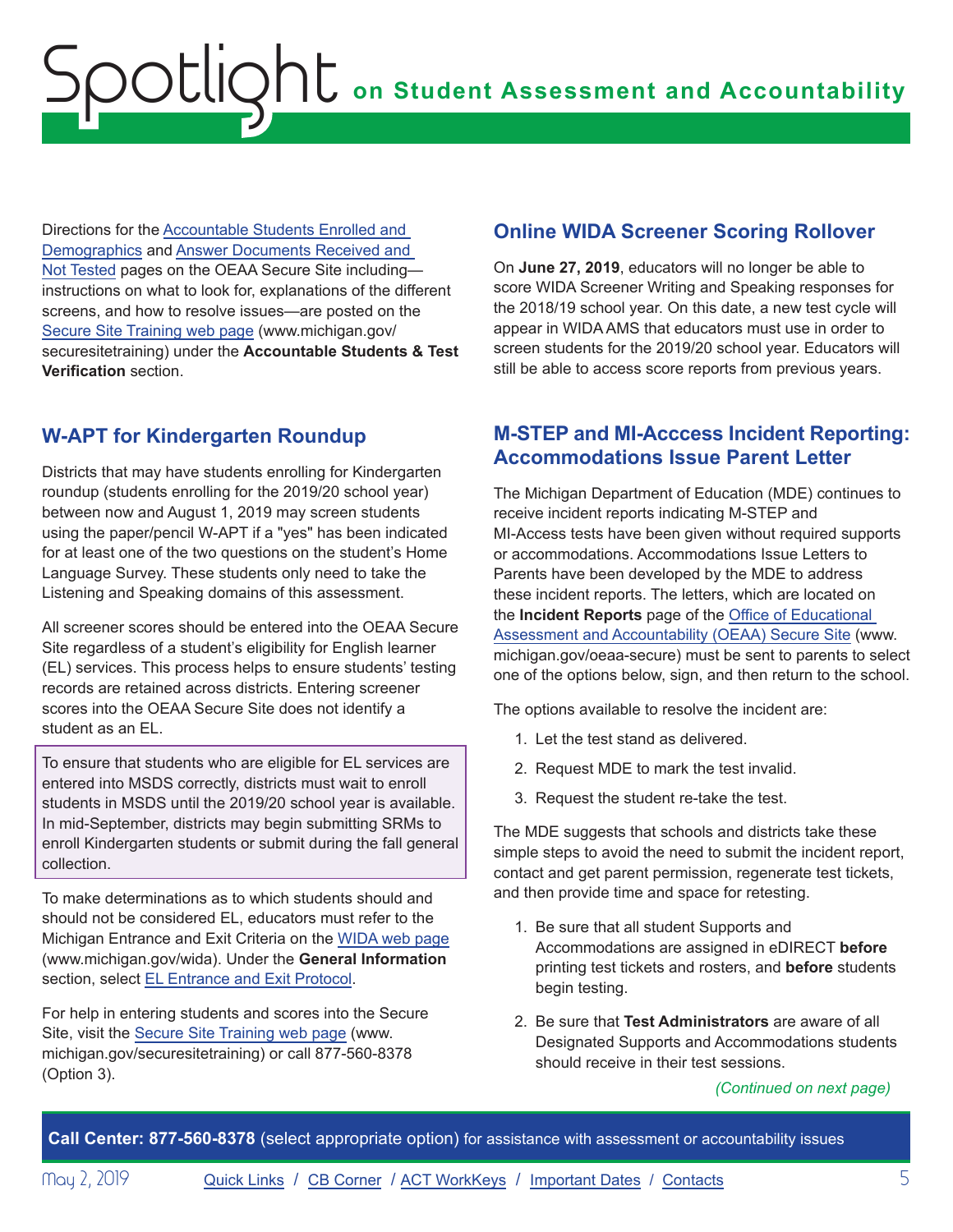<span id="page-5-0"></span>For information about how to assign designated supports and accommodations in eDIRECT, go to the [eDIRECT](https://mi.drcedirect.com/Documents/Unsecure/Doc.aspx?id=d0365d77-3c33-425b-8571-2fe03be0e55f)  User [Guide](https://mi.drcedirect.com/Documents/Unsecure/Doc.aspx?id=d0365d77-3c33-425b-8571-2fe03be0e55f) on [eDIRECT](https://mi.drcedirect.com) [\(http://drcedirect.com\).](https://mi.drcedirect.com/Documents/Unsecure/Doc.aspx?id=d0365d77-3c33-425b-8571-2fe03be0e55f) Click on **All Applications** → **General Information** → **Documents**. Select **M-STEP Spring 2019** under Administration and **Manuals & Directions** under Document Type.

# **Elmportant Reminders**

## **FAME Project Accepting New Coach Applications for 2019-20**

The Formative Assessment for Michigan Educators (FAME) project is entering its 12th year and is now seeking interested educators who would like to lead a local learning team of teachers to explore, implement, and reflect on the formative assessment process in their classrooms. FAME coaches are not expected to be the local expert on the formative assessment process—rather, FAME coaches are learners along with their learning team.

More information on the FAME project and access to the online [2019-20 New FAME Coach application](https://www.surveymonkey.com/r/FAMEnewcoachapp) (www. surveymonkey.com/r/FAMEnewcoachapp) is available on the [MDE Formative Assessment Process](https://www.michigan.gov/mde/0,4615,7-140-22709_55936---,00.html) page (www. michigan.gov/mde/0,4615,7-140-22709\_55936---,00.html) or the FAME [public page](https://famemichigan.org/) (https://famemichigan.org).

The deadline to apply is **Friday, May 3, 2019**. If you have any questions, contact Kimberly Young, MDE/OEAA at [youngk1@michigan.gov](mailto:youngk1%40michigan.gov?subject=) or 517-241-7061.



- Looking for a conversation starter on the formative assessment process? Read the 3-point discussion document [The Formative Assessment Process,](https://www.michigan.gov/documents/mde/Formative_Assessment_Process_handout_one-pager_April_2019_653625_7.pdf) which is suitable for administrative and teacher meetings. This document is located on the [Formative Assessment Process web page](http://www.michigan.gov/formativeassessment) (www. michigan.gov/formativeassessment).
- Corunna Public Schools has been a part of FAME for a number of years. In recent classroom visits to Corunna by Dr. Jill Willis, noted formative assessment educator from Queensland University of Technology, Queensland, Australia provided this observation:

"The deeply embedded coherence between coach, teachers and superintendent was highly evident in their conversation and their practice. My conversations with students also confirmed to me that the formative assessment practices that their teachers were using were making a difference."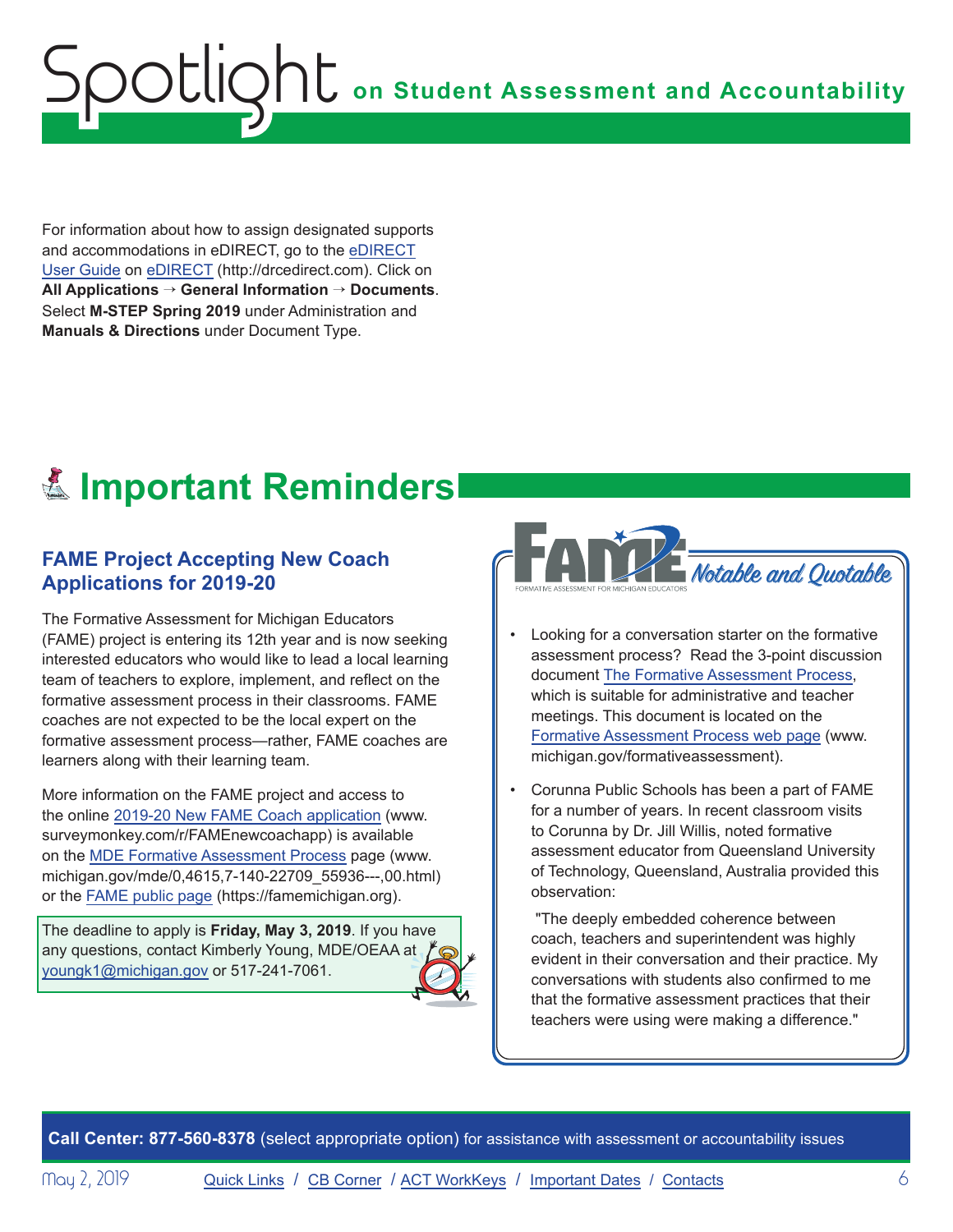# <span id="page-6-1"></span>College Board Corner

<span id="page-6-0"></span>Spotlight

 *Information on SAT*™*, PSAT 8/9*™*, and PSAT10*™ *provided by the College Board*

#### **Questions about Spring PSAT 8/9, PSAT 10, or SAT?**

- call the Michigan Educator Hotline: 866-870-3127 (select Option 1)
- email [michiganadministratorsupport@](mailto:michiganadministratorsupport%40collegeboard.org?subject=) [collegeboard.org](mailto:michiganadministratorsupport%40collegeboard.org?subject=)

We want to give a huge THANK YOU to all administrators and educators who have done all of the hard work and planning to administer the PSAT 8/9, PSAT 10, and SAT with Essay!

#### **Score Release**

Students who participated on the initial test day for SAT will receive access to their scores in their College Board account beginning on **May 2, 2019**. Students who participated in PSAT 8/9 or PSAT 10 will receive access beginning on **May 20, 2019**.

**Please note:** Some scores will be released later for reasons that may include participation in the accommodated testing window or on the makeup testing date(s), late receipt of answer sheets, missing information on the answer sheet, or other exceptional conditions that require additional attention. Scores for these students will be released daily as they become available.

Educators will have access to scores in the K-12 reporting portal **by the end of June**, after the completion of all answer document verification activities.

For schools that have never accessed the K-12 reporting portal, more information will be emailed to test coordinators in the next few weeks.

**NOTE:** Scores in the K-12 reporting portal are not official accountability results. Official accountability results will be released by the Michigan Department of Education (MDE). Refer to the [article on page 3](#page-2-0) of this newsletter for details on the **Accountable Students Enrolled and Demographics Spring 2019** window. Watch future Spotlights for the information on the **Answer Documents Received and Students Not Tested** window. The MDE produced assessment results are expected before the start of the school year.

#### **Student Access to Scores**

Students will need a College Board account to view their scores. They can go to the [College Board website](http://www.collegeboard.org) (www.collegeboard.org) and sign up for a free account if they don't already have an account. Paper score reports for the PSAT 8/9 and PSAT 10 will be sent to schools this summer. Paper score reports are not provided for SAT with Essay.

As you and your students review scores, here are some common issues and potential courses of action.

| <b>Issue #1: Student has access to score,</b><br>but educator does not                         |                                                                                    |  |
|------------------------------------------------------------------------------------------------|------------------------------------------------------------------------------------|--|
| <b>Most Common Scenarios</b>                                                                   | <b>Course of Action</b>                                                            |  |
| Educator scores have not<br>yet been released in the<br>K-12 reporting portal.                 | Check in late June for<br>access to scores.                                        |  |
| AI code associated with<br>the student's score does<br>not align with the school's<br>AI code. | No action is available. Al<br>codes cannot be updated<br>once scores are released. |  |

#### *(Continued on next page)*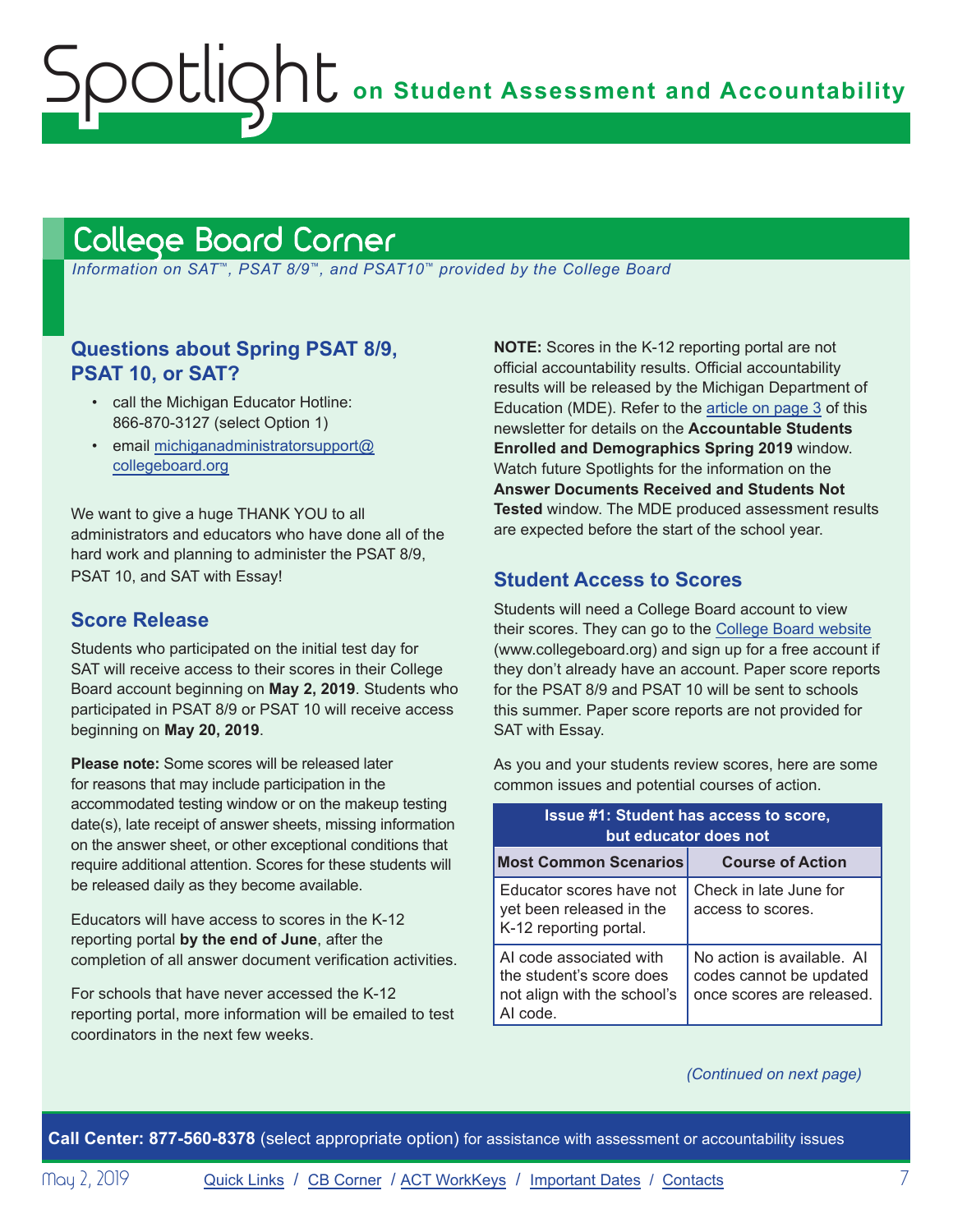#### **Issue #2: Educator has access to score, but student does not**

| <b>Most Common Scenarios</b>                                                                               | <b>Course of Action</b>                                                                                                                                                                                           |
|------------------------------------------------------------------------------------------------------------|-------------------------------------------------------------------------------------------------------------------------------------------------------------------------------------------------------------------|
| College Board was not<br>able to link score report to<br>student's College Board<br>account automatically. | See steps outlined below.                                                                                                                                                                                         |
| Student doesn't have a<br>College Board account.                                                           | Have student create<br>College Board account<br>and follow the steps to link<br>scores, as outlined below.                                                                                                        |
| Student has multiple<br>College Board accounts.                                                            | Students should call 866-<br>756-7346 to merge their<br>accounts. If the educator<br>calls on the student's<br>behalf, make sure the<br>student is present to<br>provide consent to the<br>Customer Service team. |

#### **Issue #3: Neither student nor educator has access to score**

| <b>Most Common Scenarios</b>                                                                                                                                                                       | <b>Course of Action</b>                                                                                                                     |
|----------------------------------------------------------------------------------------------------------------------------------------------------------------------------------------------------|---------------------------------------------------------------------------------------------------------------------------------------------|
| The school hasn't<br>responded to a query<br>from Educational Testing<br>Service (ETS) regarding<br>a testing irregularity and<br>therefore the score is on<br>hold.                               | Respond to ETS outreach<br>to resolve the situation. If<br>school does not respond<br>by early June, scores on<br>hold will be invalidated. |
| Used answer sheets were<br>returned in the white<br>accommodated testing<br>envelope and the student<br>was not approved for an<br>accommodation or 50%<br>extended time as an<br>English learner. | ETS will reach out to<br>the school to confirm if<br>the student tested with<br>accommodations or not.<br>Respond to this outreach.         |
| Score was invalidated due<br>to a misadministration or<br>other misconduct (use of<br>cell phone, for example).                                                                                    | No action is available in<br>most cases. School will<br>receive a letter.                                                                   |

| <b>Issue #3: Neither student nor educator</b><br>has access to score                                                                                                                        |                                                                                                                                                                                                                      |  |
|---------------------------------------------------------------------------------------------------------------------------------------------------------------------------------------------|----------------------------------------------------------------------------------------------------------------------------------------------------------------------------------------------------------------------|--|
| <b>Most Common Scenarios</b>                                                                                                                                                                | <b>Course of Action</b>                                                                                                                                                                                              |  |
| Student submitted a<br><b>Request to Cancel Scores</b><br>form.                                                                                                                             | No action is available.<br>Scores were made<br>available to MDE but will<br>not be available to the<br>student or school in the<br>portal.                                                                           |  |
| Student score is<br>slightly delayed due to<br>testing on the makeup<br>date, accommodated<br>window, late receipt of<br>answer sheets, missing<br>information on the answer<br>sheet, etc. | Continue to monitor<br>scores. Students can<br>call 866-756-7346. If<br>the educator calls on<br>the student's behalf,<br>make sure the student<br>is present to provide<br>consent to the Customer<br>Service team. |  |

### **Matching College Board Student Accounts and Registration**

If a student is signed into their College Board account but doesn't see their scores, one of the reasons may be that we were not able to link their score report and account automatically. For security reasons, a student must verify additional information before we can display their scores. They will need either their SAT registration number (found in the roster report of the K-12 reporting portal) or the UIC (student ID number) they were preidentified with by the school. To match, they will:

- 1. Click **Add Score(s) Matching Tool**.
- 2. Review the personal information.
	- w If any information is incorrect, click **Update** to revise. Students may be prompted to re-enter their password.
	- \* If the information is correct, click Get My **Scores**.
	- $\bullet$  Students may have to provide either test information (test date and registration number) or the UIC (student ID number) they were pre-identified with.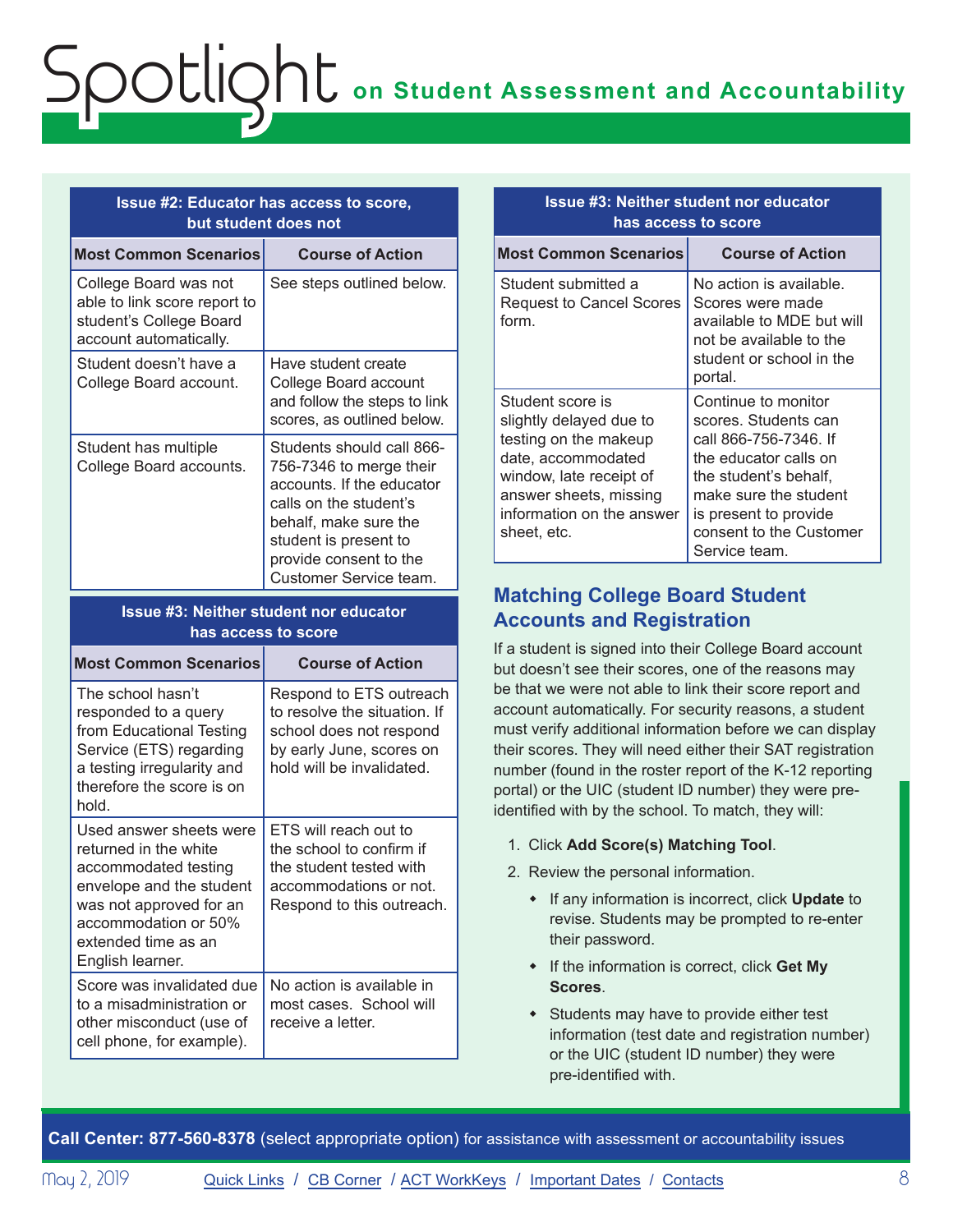<span id="page-8-1"></span><span id="page-8-0"></span>

Information on ACT WorkKeys<sup>®</sup> provided by the ACT®.

### **Return Test Materials to ACT**

If you still have used answer documents and/or secure materials from the initial and/or makeup test dates, call ACT to arrange a pickup by **Friday, May 3, 2019**. All standard time and accommodations initial and makeup test materials **must be received at ACT no later than May 7, 2019**. Late arriving answer documents will not be scored.

### **Client Satisfaction Survey**

Please help ACT serve you better by completing a brief, 5-minute survey available on **May 7 - 21, 2019**. A user-specific URL will be emailed to each participating school's WorkKeys Test Coordinator and District Test Coordinator on May 7, 2019.

ACT will use your feedback to improve processes, procedures, and documentation for future WorkKeys assessments. Your feedback is important to us and all of your responses will be kept strictly confidential.

## **Contacting ACT**

If you have questions, you may:

- 1. contact ACT via the [Contact Us web page](http://www.act.org/aap/state/contact.html) [\(www.act.org/aap/state/contact.html\)](www.act.org/aap/state/contact.html)
- 2. call ACT at 800-553-6244, 9:30 AM 6:00 PM ET
	- standard time: ext. 2800
	- accommodations: ext. 1788
- 3. email accommodations questions to [ACTStateAccoms@act.org](mailto:ACTStateAccoms%40act.org?subject=)

### **ACT WorkKeys Score Reports**

School and student-level paper reports will be mailed to the test coordinator and are due to arrive no later than **August 9, 2019**. The shipment will include the following reports.

- **Individual Summary Score Report** is a studentlevel report containing Level and Scale scores with explanations of what the scores mean. The test coordinators will receive one paper report per student to be given to the student.
- **Summary Score Report** is a student-level report containing the student's Level and Scale scores but without the explanations of what the scores mean. The test coordinator will receive one paper report per student to be retained by the school.
- **Roster Score Report** is a roster of students showing test scores and when students took the assessment. The test coordinator will receive one paper report to be retained by the school.

To help you and your students understand and use their scores, the *Score Report Schedule for ACT WorkKeys*, sample reports, and additional resources are available on the [ACT-hosted website](http://www.act.org/stateanddistrict/michigan) (www.act.org/ stateanddistrict/michigan) on the **WorkKeys on Paper**  page in the **Interpretation** stage.

### **ACT® WorkKeys® National Career Readiness Certificate® (NCRC)**

The ACT WorkKeys NCRC assessments measure a range of essential work skills, including the ability to:

• perform basic mathematic operations relevant to the workplace

*(Continued on next page)*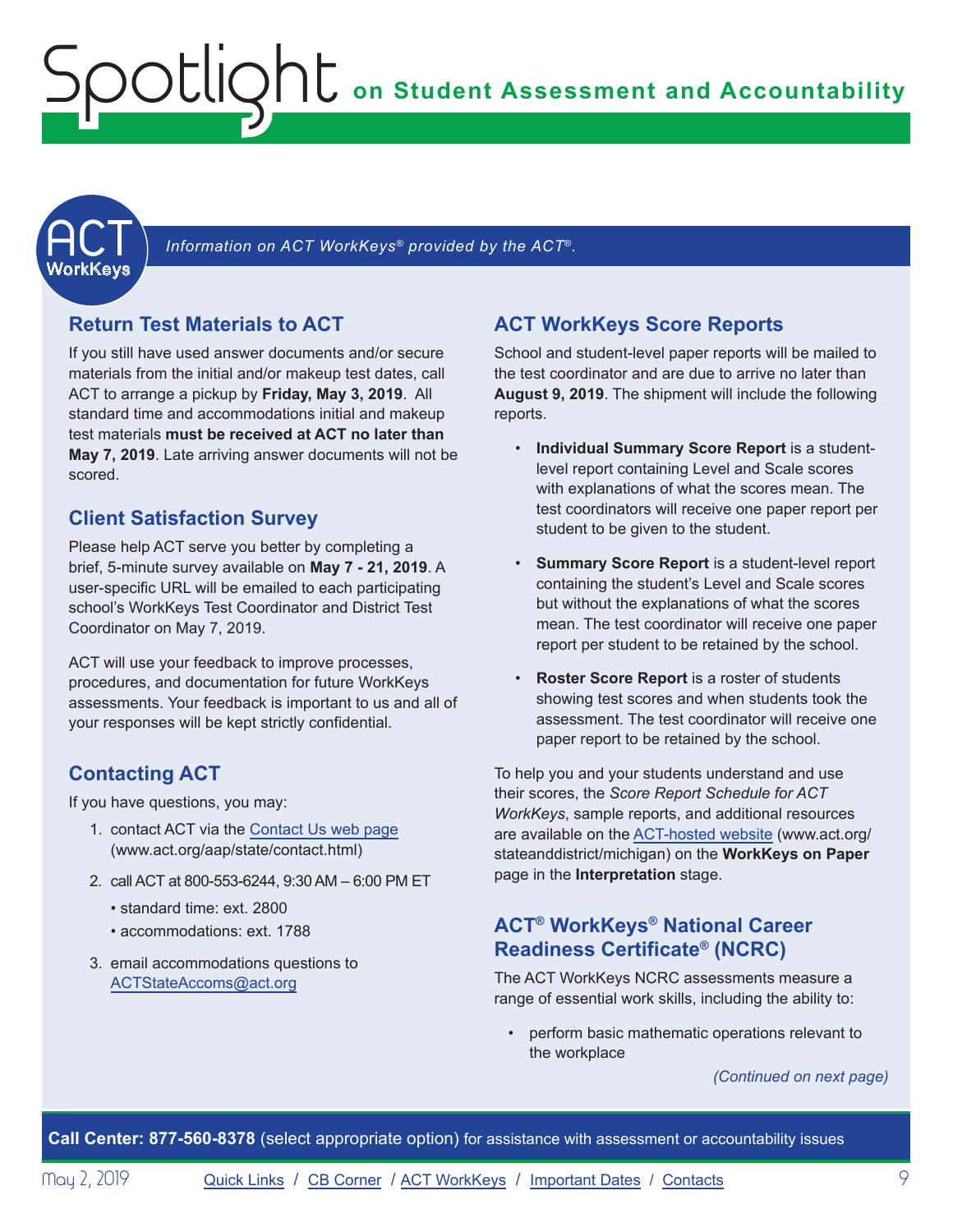- read and understand documents commonly found in the workplace
- find information presented in common workplace graphics
- set up and solve complex work-related math problems
- determine the relevance of written information to work-related tasks
- apply information derived from graphics to workrelated problems

The NCRC documents that students possess skills essential to workplace success. This may improve career outcomes for students just entering the workforce, and it enhances employers' hiring, training, and promotion decisions.

The NCRC is based on a student's performance on the three ACT WorkKeys skills assessments. Students who achieve a minimum score of three (3) or higher on each ACT WorkKeys subject test will earn an ACT WorkKeys NCRC (or an ACT WorkKeys NCRC en Espanol if they took the tests in Spanish). The scores on these assessments determine the certification level:

- Score a minimum of 3 out of 7 on all 3 assessments - **Bronze**
- Score a minimum of 4 out of 7 on all 3 assessments - **Silver**
- Score a minimum of 5 out of 7 on all 3 assessments - **Gold**
- Score a minimum of 6 out of 7 on all 3 assessments - **Platinum**

For more information about NCRCs, go to ACT [WorkKeys National Career Readiness Certificate](http://www.act.org/content/act/en/products-and-services/workkeys-for-job-seekers/ncrc.html) (http:// www.act.org/content/act/en/products-and-services/ workkeys-for-job-seekers/ncrc.html).

Printed certificates will not be mailed to the test coordinator. Instead, students can print their own certificate at [myworkkeys.com](http://www.myworkkeys.com) (www.myworkkeys.com) for FREE.

### **Student Access to MyWorkKeys.com**

Students can view their scores online and print their own NCRC starting **July 16, 2019** by creating an account at [myworkkeys.com](http://www.myworkkeys.com) (www.myworkkeys.com).

Students will need to provide the following five matching criteria when creating an account:

- First Name
- Last Name
- Month of Birth
- Day of Birth

State Assigned Student ID Number (SASID). **Please note:** The SASID is the same number as the Unique Identification Code (UIC) that is assigned through the Michigan Student Data System (MSDS) for each student.

Scores and certificates will be available online indefinitely.

A Quick Start Guide is available on the login page and contains instructions on creating an account, sharing NCRC information with prospective employers, and other available features.

**Call Center: 877-560-8378** (select appropriate option) for assistance with assessment or accountability issues

May 2, 2019 **[Quick Links](#page-0-0) / [CB Corner](#page-6-1) / [ACT WorkKeys](#page-8-1) / [Important Dates](#page-10-1) / [Contacts](#page-11-1)** 10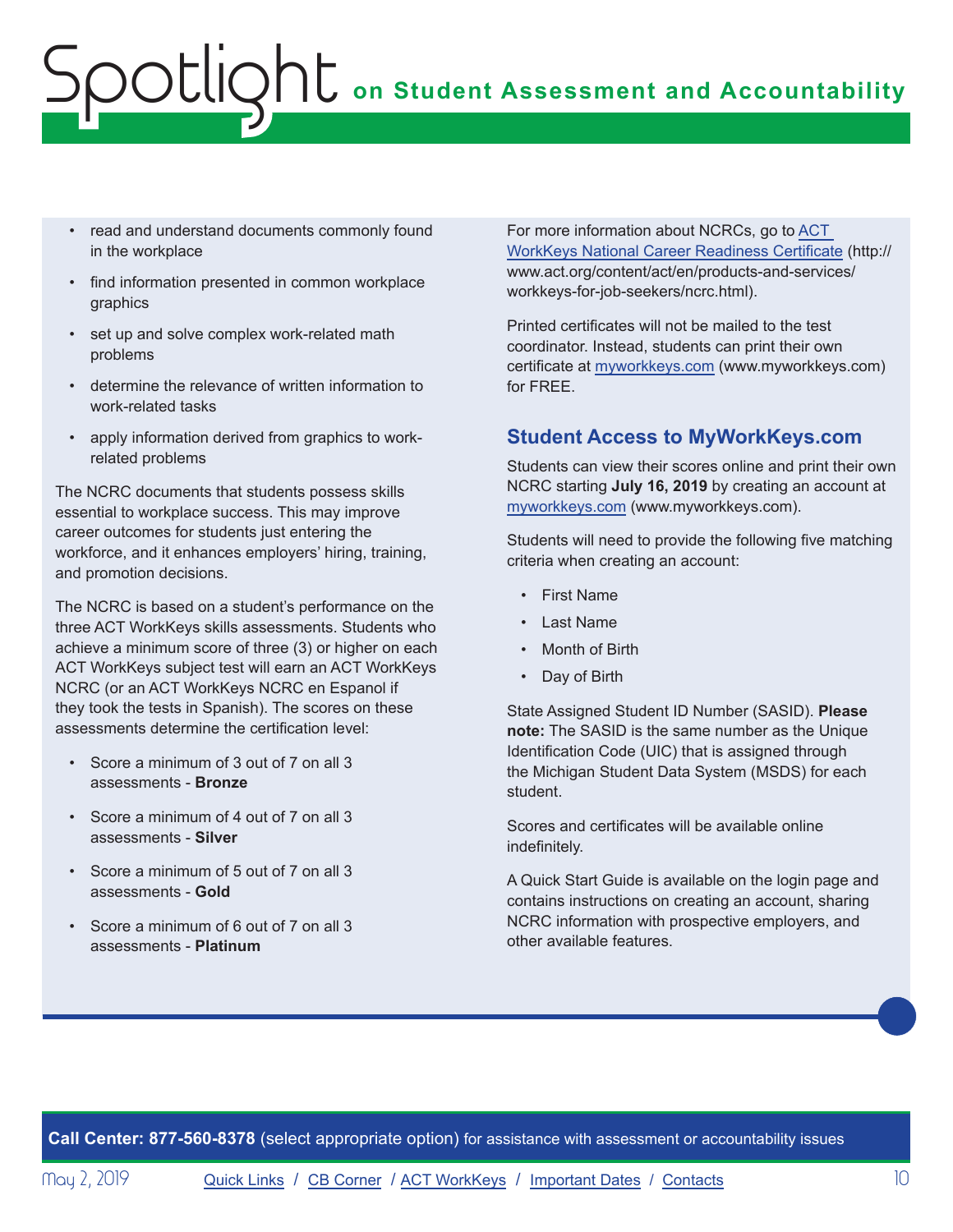# <span id="page-10-1"></span><span id="page-10-0"></span>**Important Dates**

# **Approaching Deadlines!**

#### **Friday, May 10, 2019**

• **M-STEP** Online Testing window **CLOSES** – grades 5, 8, and 11

# **May 2019**

#### **Now – May 17, 2019**

• Supports and Accommodations Differences Survey

### **M-STEP**

#### **Now – May 14, 2019 at noon**

• **M-STEP (grades 3, 4, 6, and 7)** Additional Materials Order window for standard and accommodated materials

#### **May 17, 2019**

• Last day to administer paper/pencil **M-STEP** assessments (grades 3, 4, 6, and 7)

#### **May 22, 2019**

• **M-STEP** grades 3, 4, 6, and 7 Return of Materials Deadline

#### **May 6 – 23, 2019**

• **WIDA ACCESS and Alternate ACCESS** Accountable Students Enrolled and Demographics

#### **May 17 – 23, 2019**

• **WIDA** Submitted Issues for Answer Documents, Answer Documents Received, and Students Not **Tested** 

#### **Now – May 31, 2019**

• **M-STEP** Online Testing Window – grades 3, 4, 6, and 7

### **MI-Access**

#### **Now – May 28, 2019 at noon**

• **MI-Access** Additional Materials Order window for standard and accommodated materials

#### **Now – May 31, 2019**

• **MI-Access** Testing window – all grades

## **Early Literacy and Mathematics**

#### **Now – May 31, 2019**

• **Early Literacy and Mathematics Benchmark Assessments (K-2)** Testing window

# **M-STEP, MI-Access, Early Literacy and Mathematics**

#### **Now – May 30, 2019:**

• Off-Site Test Administration request window for individual students, such as homebound or students expelled with services, for **M-STEP, MI-Access,**  and **Early Literacy and Mathematics Benchmark Assessments**